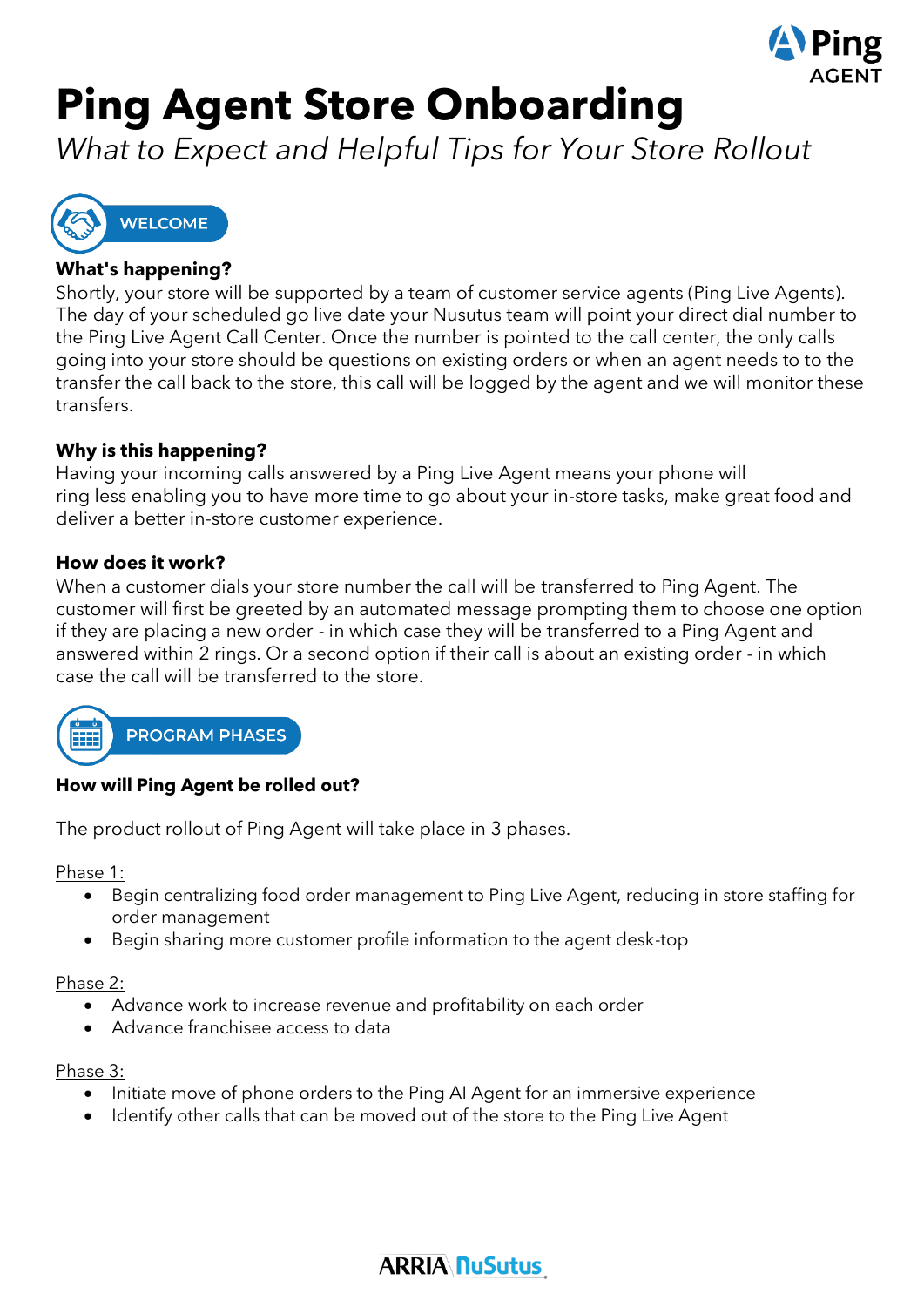

### **HELPFUL HINTS**

#### **How do I ensure Ping Agents are promoting the newest and most profitable deals to my customers?**

Please keep us informed of any changes to your specials or promotions or if you add a new service like car side delivery. This will ensure your Ping Agent store profile is updated and the most popular and most profitable deals are promoted to your customers. Please email [support@nusutus.com](mailto:support@nusutus.com) with your store number and details on what has changed and what you would like us to promote.

#### **How will the customer pay for their order?**

Customers paying with Visa, Mastercard, American Express or a debit card will be asked to key the card number and security code into a payment capture tool. The Ping Live Agent will only ask for the billing zip code and expiration date.

If a customer wishes to pay with cash or with credit card at delivery or pick-up, the agent will follow the conditions your store indicates on Dominos.com**.** 

#### **Will the phone in the store still ring?**

Yes – Customers may press 2 to speak with in-store personnel about an existing order. In addition, if the customer needs to speak with the store based on something that comes up during the ordering process, the Ping Live Agent can transfer the customer back to the store for you to manage.

#### **What types of calls will the store receive?**

Most calls that a Domino's store normally receives can be classified as a *new food order* or *something else.* Your store will still receive all the *something else* calls which can vary from an existing order modification to a customer complaint or compliment.

#### **Will caller ID information display on the in-store phone system?**

YES – Most times your system will show you the same customer profile information you're used to seeing. (If it is available to the Ping Live Agent then it should be available to you).

#### **Our drivers need to speak to the store directly and quickly, how will that be managed?**

Your manager has been given a special direct dial number that can be given to your delivery drivers, as required.

#### **What if the phone system fails?**

Monitoring systems and your current systems escalation processes are in place.

- Non-urgent [Support@nusutus.com](mailto:Support@nusutus.com)
- Urgent call 855-211-1301. press 2 for support.

If for any reason the system fails, your store can start receiving all inbound calls directly and quickly until the fault can be diagnosed and repaired.

#### **My online ordering system doesn't seem to be working, what do I do?**

We do not control any function of your OLO, please direct your request to your corporate contact.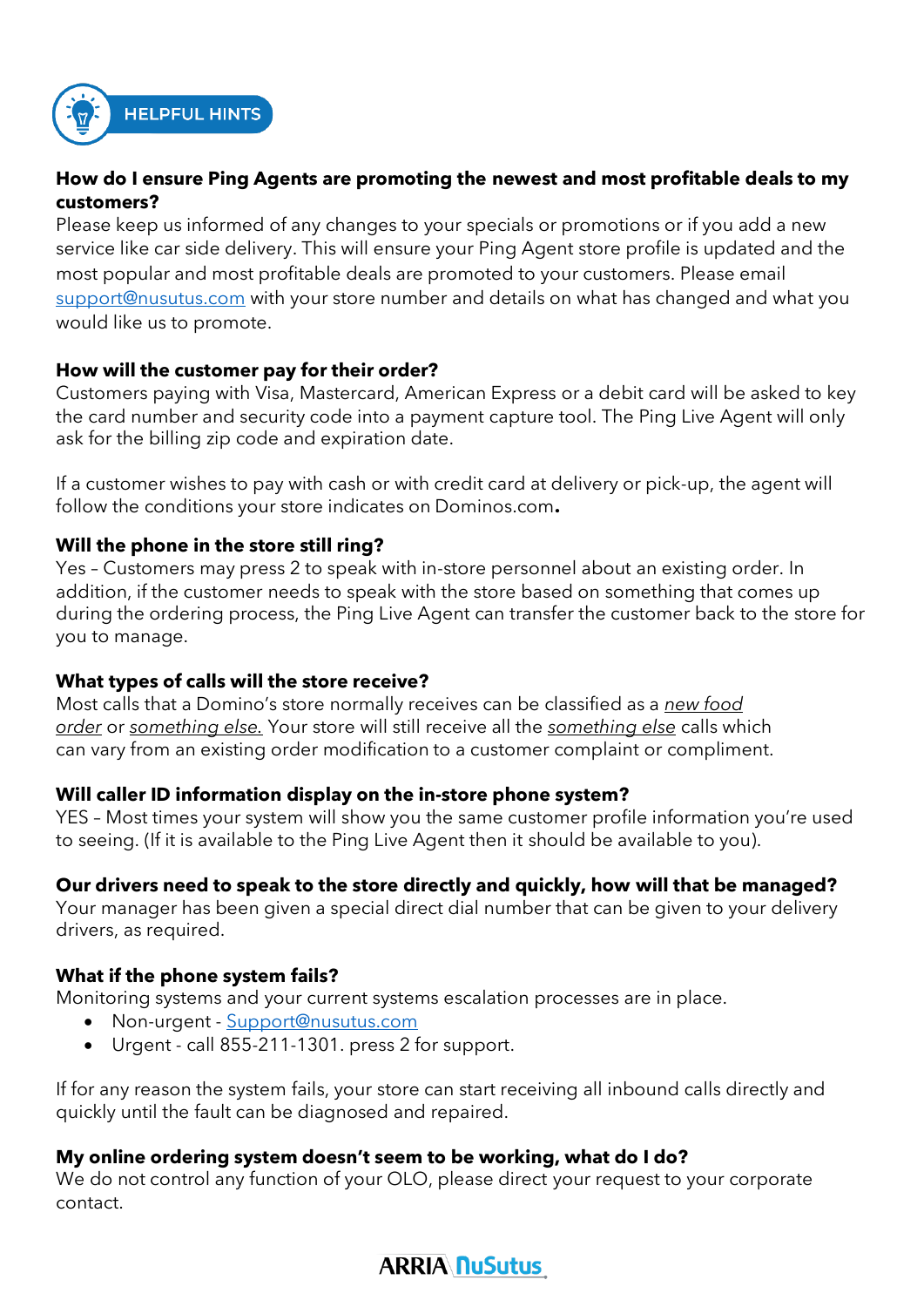#### **What if a customer has a complaint about their order?**

Your store should continue to manage complaints as they have in the past. If you deem this is an issue with something the Ping Live Agent may have contributed to please send a message to:

- [Support@nusutus.com](mailto:Support@nusutus.com)
- Subject: Ping Live Agent.
- Provide the phone number the customer called from, day, and approximate time.

Our team will review the call recording and respond within 48 hours.

#### **Is it still important to answer the phone quickly in-store?**

YES – Even more so than before, as the phone will ring with scenarios that couldn't be dealt with in the call center and your customers will need your full skill set to problem solve, resolve queries and provide great service.

You may feel like you're only receiving problem solving calls, but this is to be expected, as these calls were always part of your normal call flow but, now the straightforward ordering calls are being handled externally.

## **CALL TRANSFERS**

Our Ping Live Agents are trained to do different transfer types depending on the caller's identity and specific situation. However, they will in **all cases** look to do a **Cold Transfer** as the preferred option.

**Cold Transfer –** the call is transferred to the store, and the agent at no point shares the line with the Domino's team member that answers the phone.

**Consultative Transfer** - the call is put on hold, the call center agent calls through to the store and speaks privately conveying information just to the Dominos team member, then connects the call.

**Warm Transfer** – the call is never put on hold, the call center agent calls through to the store, and all three parties share the line until the agent disconnects from the call.

#### **OSOM Store Updates**

It's never been more important to keep this up to date. Any additional information our Ping Live Agents can get from the Domino's website assists them to better manage a successful call. Please (if you haven't already) add **Additional Location Description** to your store's profile as this is a big help for carryout address validation and for our Agents to better understand your store's location.



As part of our hyper-care onboarding support, we are inviting you and the managers at your stores to participate in a "Week in Review" session. During this 30 minute meeting we will review key data from the first week and answer any questions you may have. We will reach out